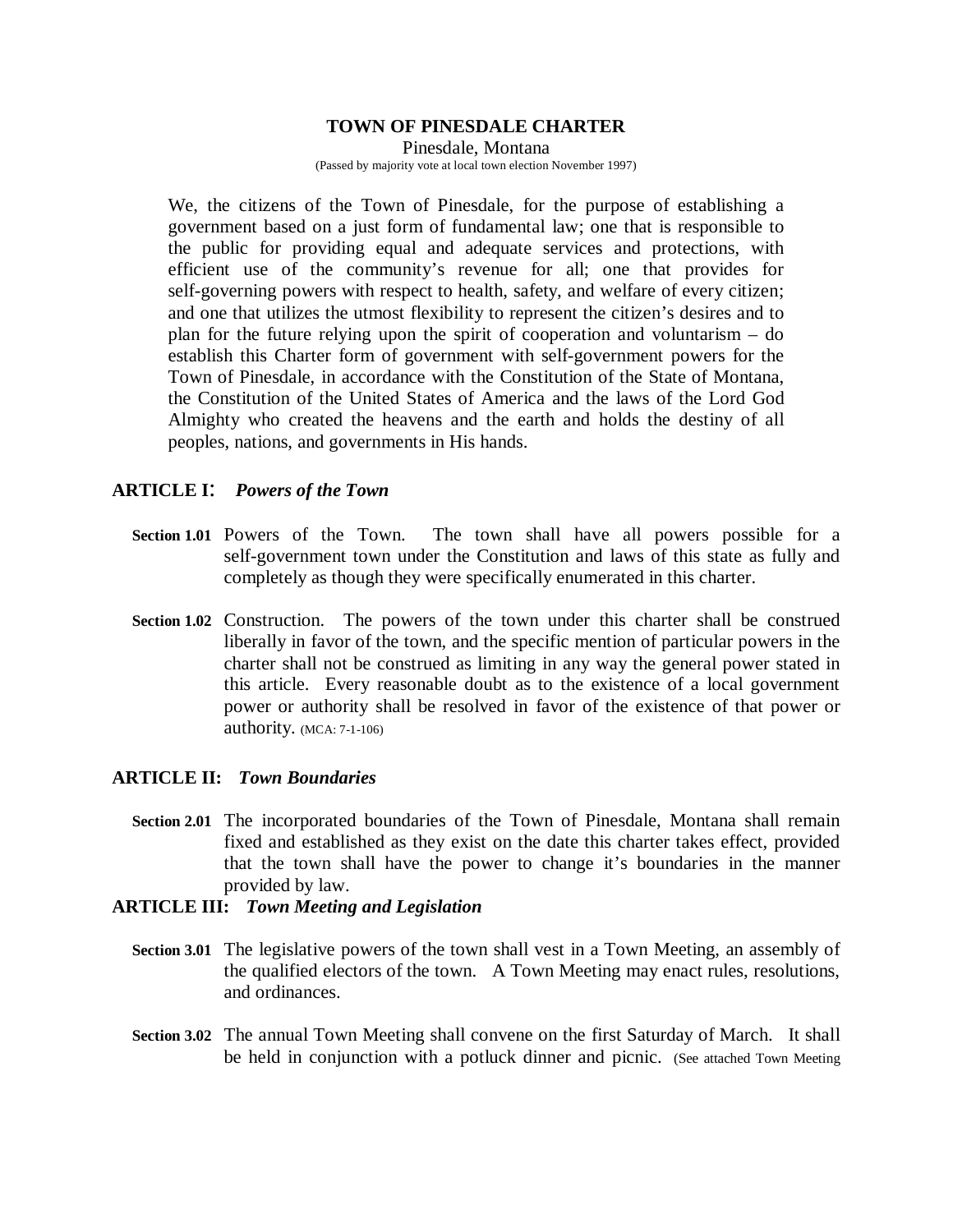amendment)

## **ARTICLE III:** *Town Meeting and Legislation* (cont)

- **Section 3.02.1**Special Town Meetings may be called by the town Selectmen or may be called by the electors upon petition of 10% of the qualified electors of the town, but in no case by less than 10 qualified electors.
- **Section 3.03** All qualified electors of the town may attend the Town Meeting, take part in the discussion, and vote on all matters coming before the Town Meeting. Others may attend but shall not vote but may take part in the discussion only by the approval of a majority vote of the Town Meeting.
- **Section 3.04** A quorum shall consist of at least 10% of the qualified electors of the town.
- **Section 3.05** The selection of town officials shall be nonpartisan and shall be by a plurality of those qualified electors present and voting. All other voting in the Town Meeting shall be by a simple majority of these qualified electors present and voting.
- **Section 3.06** Selection of town officials shall be by secret ballot. Other voting shall be by secret ballot upon the request of at least five members of the Town Meeting.
- **Section 3.07** Meeting **Warrant**

A warrant (agenda) of the Town Meeting and a list of all elective and appointive offices to be filled shall be prepared by the town Selectmen, who shall post notice at least 2 weeks prior to the convening of all annual and special Town Meetings. Upon written petition of at least 10% of the qualified electors of the town but not less than 10 qualified electors, the town Selectmen shall insert a particular item or items in the agenda for the next annual or special Town Meeting. The Town Meeting agenda may include an item entitled "Other Business" under which any matter may be considered by the Town Meeting, except no matter dealing with finance or taxation shall be considered "other business".

## **Section 3.08** Town Meeting **Moderator**

The town annual meeting shall elect a Town Meeting moderator for a term of one year beginning at that annual meeting.

- Who shall be the presiding officer of all annual and special Town Meetings but who shall have no other governmental powers.
- Who shall have the authority to have the constable remove anyone from the meeting who uses foul or abusive language or is violent in their conduct and have them restrained outside of the meeting place until the meeting is concluded.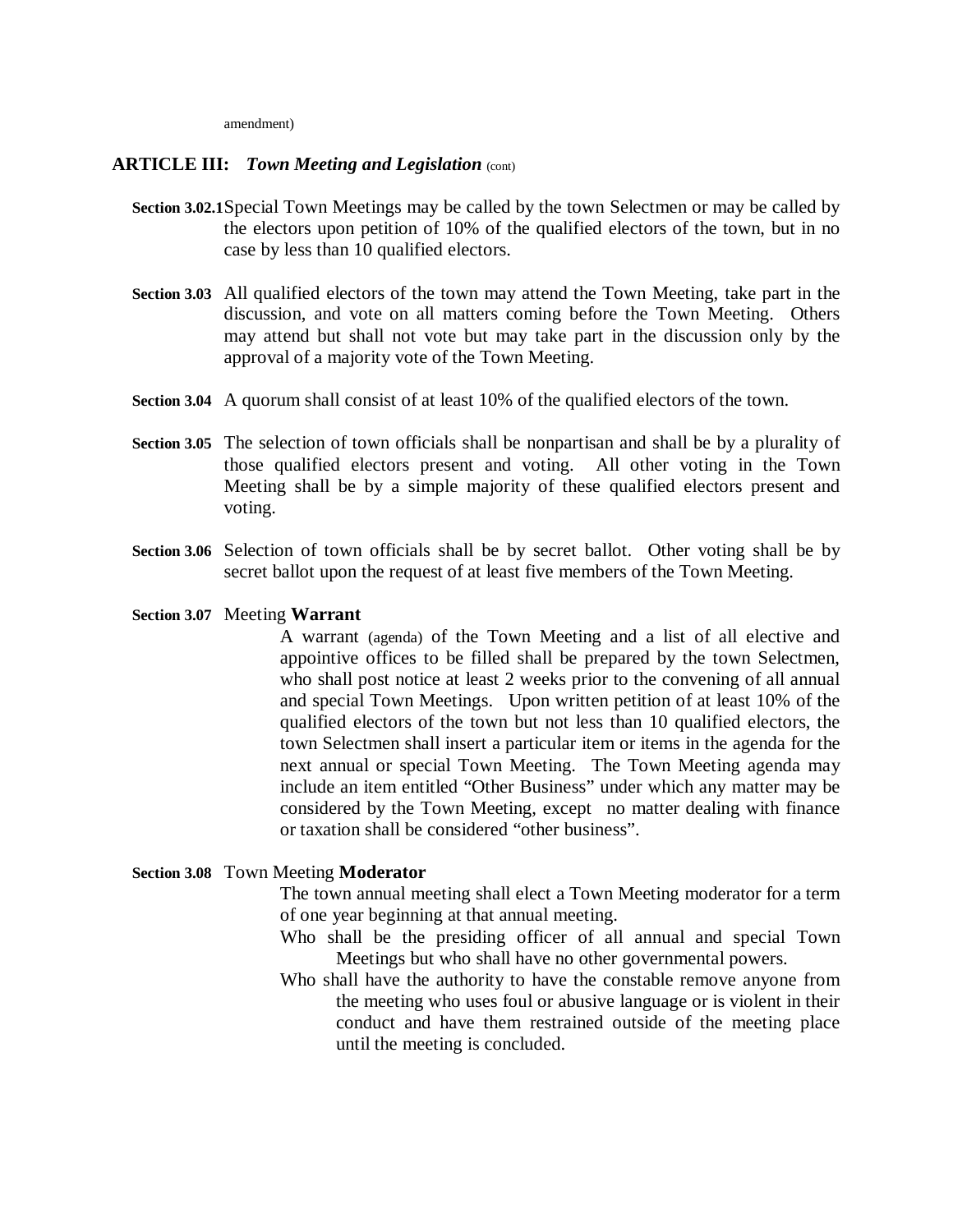## **ARTICLE III:** *Town Meeting and Legislation* (cont)

#### **Section 3.09** Permanent **Advisory Board**

Two members of the six-member advisory board shall be selected from among the qualified electors at the annual Town Meeting to serve a three year term to fill each expired vacancy on the advisory board. The board may:

- Meet each month with the Selectmen to review the progress of the operations of the town in fulfilling the guidelines established at the annual Town Meeting and any special Town Meetings following the annual Town Meeting.
- Assist in preparing the annual town budget.
- Help each department in an advisory capacity.
- Advise the Selectmen.
- Make recommendations to the Town Meeting for each year by way of the warrant.
- The Advisory Board shall canvas the town for at least two candidates to be voted on to fill the expired office of the Selectmen.
- Members of the Advisory committee shall not hold any other political office in the town.

## **Section 3.10** Town Meeting **Chaplain**

The Town Meeting shall elect a Town Meeting chaplain who shall:

Open each Town Meeting with prayer or ask someone to pray.

Administer the oath of office to new officers.

- Have power to temporarily stop a discussion and ask for comments on the moral and ethical aspects of the issue being discussed.
- Have authority to interrupt any and all heated discussions and ask for a moment of silence.

# **ARTICLE IV**: *Executive*

 **Selectmen**: Selection, role and executive duties

#### **Section 4.01** The **selection** of **Selectmen**

The Town Meeting shall at each annual meeting select one selectman for a term of three years to fill the expired term of a Selectman.

 **Section 4.01.1**An unexpired term of a Selectman shall be temporarily filled by the appointment of a successor by the Advisory Board until the next annual or special meeting.

## **Section 4.02** The **Chairman** of the **Board of Selectmen**

The Selectmen shall choose one of their members to act as chairman of the board of the Board of Selectmen.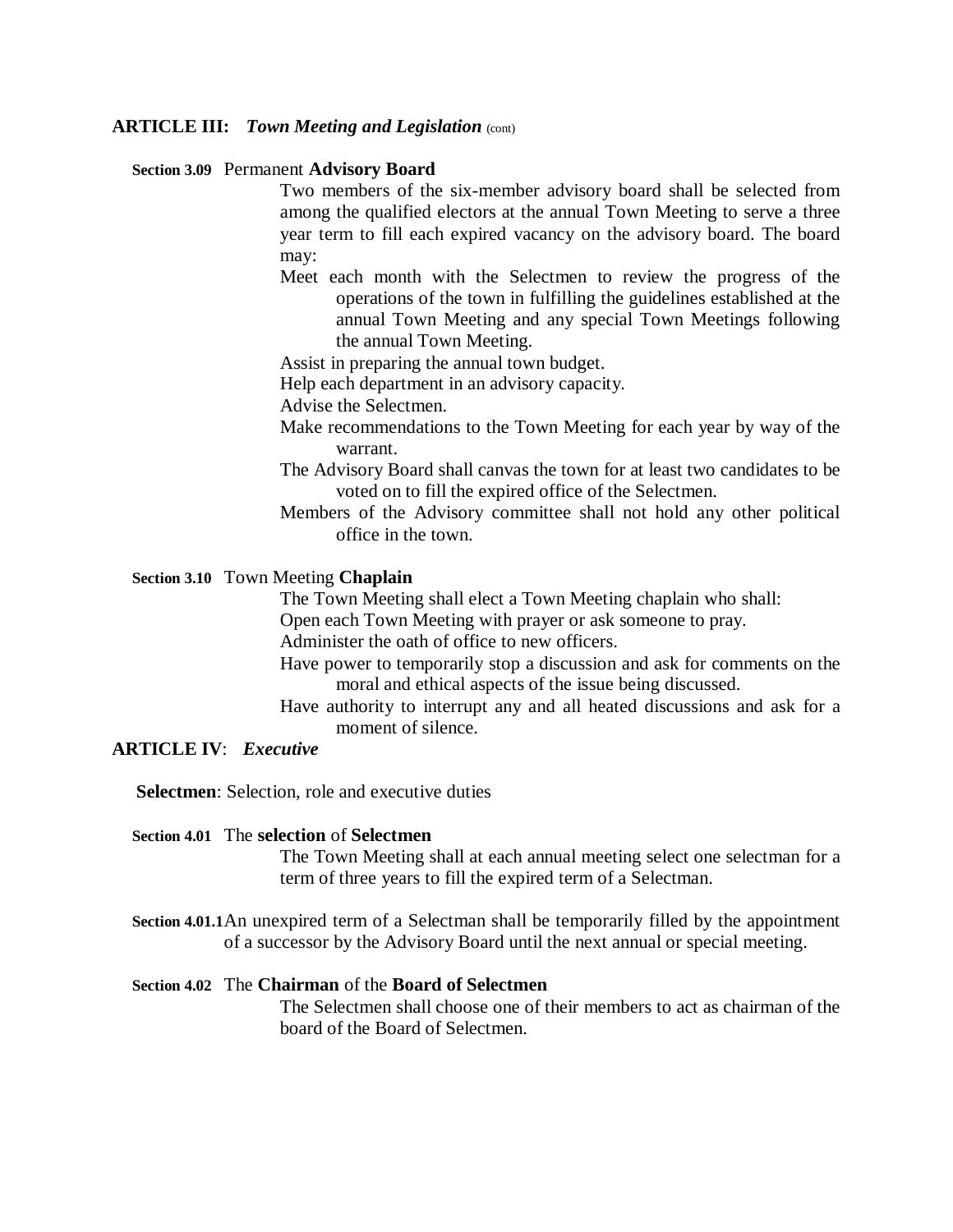#### **Section 4.03 Duties** of the **Selectmen**

The Selectmen shall:

Enforce laws, ordinances and resolutions.

Perform duties required of them by law, ordinance or resolution.

Administer the affairs of the town.

Prepare the Town Meeting warrant (meeting agenda).

Attend all annual and special Town Meetings.

Recommend measures to the Town Meeting.

Report to the town on the affairs and financial condition of the town.

Execute bonds, notes, contracts, and written obligations of the town, subject to the approval of the town.

Appoint, with the consent of the Town Meeting, members of departments and appoint and remove all employees of the town.

Prepare the budget and present it to the Town Meeting for adoption.

Exercise control and supervision of all employees and the administration of departments and boards.

Carry out policies established by the Town Meeting.

## **Section 4.04 Compensation** of the **Selectmen**

Compensation of the Town Selectmen shall be \$1.00 per year as established at the annual Town Meeting by ordinance but shall not be reduced during the current term of the Selectmen. Any increase shall be by approval of the electors at the annual Town Meeting.

## **ARTICLE V**: *Administration and Finance*

## **Section 5.01 Committees**

The Selectmen may establish temporary committees to advise them.

#### **Section 5.02 Departments**

The Selectmen shall establish departments and shall appoint and may remove department heads (except the Police Department and the Fire Department) to assist them in the supervision and operation of the town government.

- All department heads shall be answerable solely to the Board of Selectmen in the operation of their departments.
- All department heads shall choose two assistants to assist in the operation of their departments.
- Any department by-laws shall not conflict with the provisions of this Charter.

## **Section 5.03 Law Enforcement**: **Chief of Police**

The Chief of Police shall be elected to a term of four years by the electors at the annual Town Meeting. Any vacancy during the unexpired term of office of Chief of Police shall be filled by a temporary appointment of the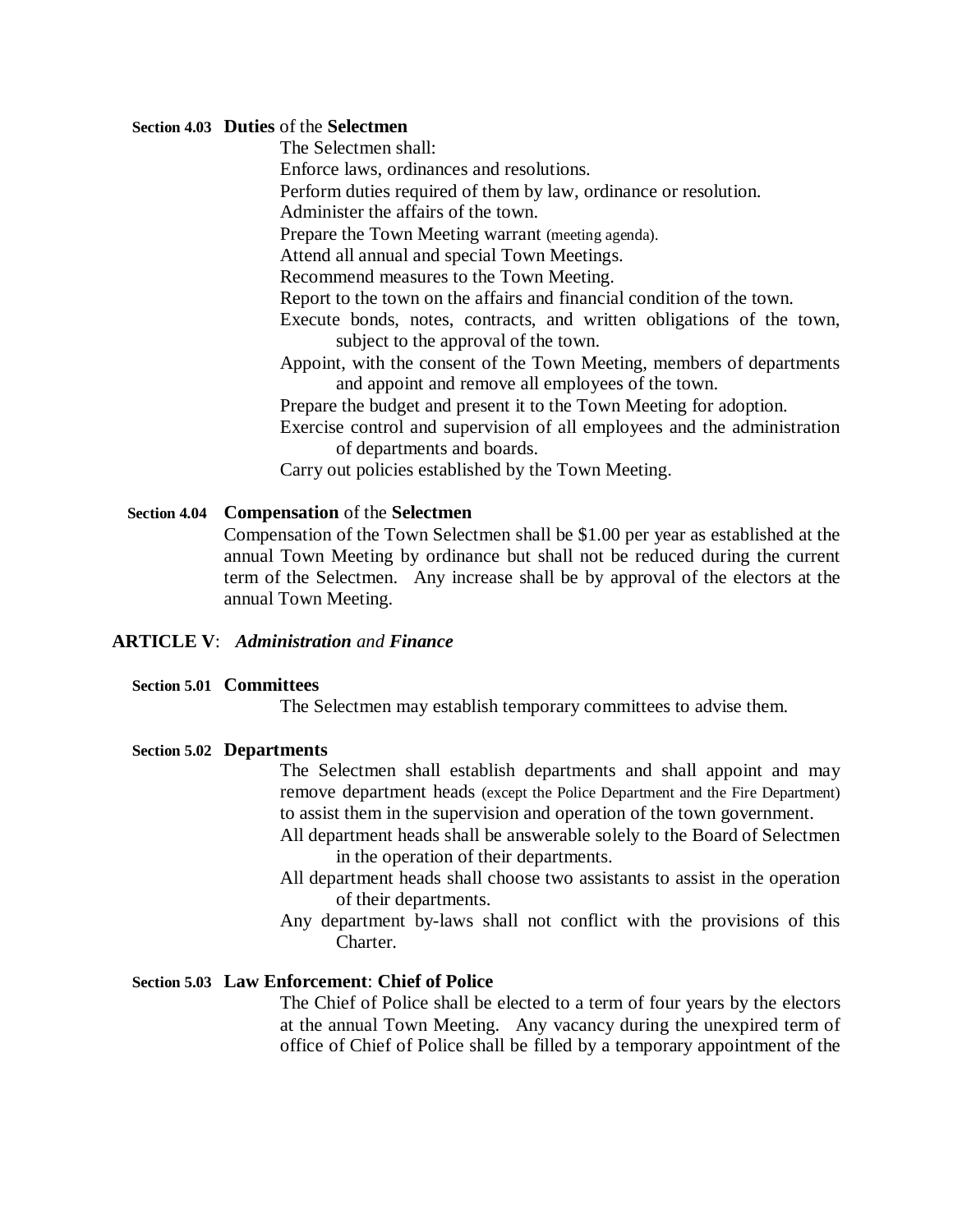Advisory Board until a special Town Meeting or the annual Town Meeting is held.

### **Section 5.04 Fire Department**

The members of the volunteer fire department shall nominate the fire chief as department head and his two assistants from the roster of the members of the fire department. The Board of Selectmen shall confirm this nomination.

## **Section 5.05 Town Judges** The town judge or judges shall be elected for a term of 4 years at the annual Town Meeting as prescribed by Montana state law (MCA 3-6-202, 3-1-50,. 3-1-1503). The unexpired term of a town judge can be filled at the annual Town Meeting or special Town Meeting.

## **Section 5.06 Salaries and Financial Administration**

- The town clerk/treasurer shall be selected at the annual Town Meeting from a recommendation by the Advisory Board.
- Compensation for any town employee shall be established annually at the annual Town Meeting.
- All financial transactions shall be signed by both the chairman of the Selectmen and the town clerk/treasurer.
- Any borrowed money exceeding a \$5000.00 emergency borrowing limit shall be voted on at the annual Town Meeting or a special Town Meeting.
- All department finances shall be administered by the Board of Selectmen and an accounting made to the clerk/treasurer.

## **ARTICLE V**: *Administration and Finance* (cont)

### **Section 5.07 Local Taxation**

All actions on local taxes shall occur only at the annual Town Meeting and are subject to approval by a two thirds majority of the qualified electors.

## **ARTICLE VI:** *General Provisions*

#### **Section 6.01 Removal of elected & appointed officials**

Procedures and grounds of removal (MCA 7-3-705)

- The office of an elected or appointed official shall become vacant upon his death, resignation, removal from office in any manner authorized by law, or forfeiture of his office.
- An elected official shall forfeit his office if he loses his eligibility for election to his office as an elected official.

An elected or appointed official shall forfeit his office if he:

violates any express prohibition of this Charter.